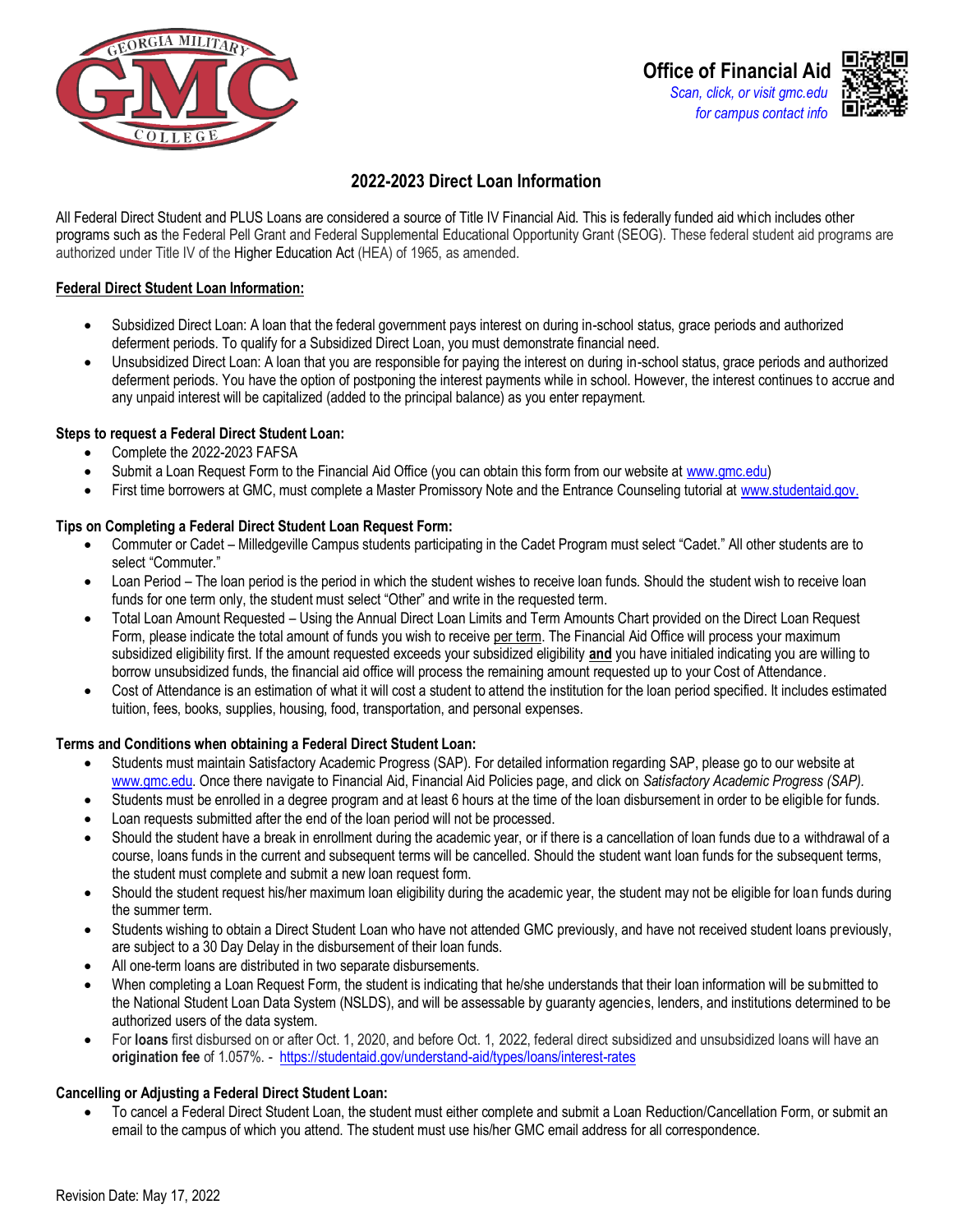| <b>Annual Student Loan Limits</b>                                                                                                  |                    |                                          |                                                            |  |  |  |  |
|------------------------------------------------------------------------------------------------------------------------------------|--------------------|------------------------------------------|------------------------------------------------------------|--|--|--|--|
| <b>Grade Level</b><br><b>Base Amount</b>                                                                                           |                    | <b>Additional Unsubsidized Dependent</b> | <b>Additional Unsubsidized</b><br>*Independent             |  |  |  |  |
| Freshman (0-44 completed credits)                                                                                                  | \$3,500            | \$2,000                                  | \$6,000                                                    |  |  |  |  |
| Sophomore (45-89 completed credits)                                                                                                | \$4,500<br>\$2,000 |                                          | \$6,000                                                    |  |  |  |  |
| Junior (90-135 completed credits)                                                                                                  | \$5,500            |                                          | \$7,000                                                    |  |  |  |  |
| Senior (136+ completed credits)<br>\$5,500                                                                                         |                    | \$2,000                                  | \$7,000                                                    |  |  |  |  |
| *Additional unsubsidized independent loan amounts also apply to dependent students whose parents are not eligible for a PLUS Loan* |                    |                                          |                                                            |  |  |  |  |
| Aggregate (Lifetime) Student Loan Limits                                                                                           |                    |                                          |                                                            |  |  |  |  |
| <b>Student Type</b>                                                                                                                |                    | <b>Total Amount</b>                      |                                                            |  |  |  |  |
| Dependent Undergraduate                                                                                                            |                    | \$31,000                                 | No more than \$23,000 of which may<br>be Subsidized Funds. |  |  |  |  |
| Independent Undergraduate, Additional Degree<br>Undergraduate, or Post Baccalaureate Student                                       |                    | \$57,500                                 |                                                            |  |  |  |  |

### **Federal Direct PLUS Loan Information:**

PLUS loans are federal loans that graduate or professional degree students and parents of dependent undergraduate students can use to help pay education expenses. The U.S. Department of Education makes Direct PLUS Loans to eligible borrowers through schools participating in the *Direct Loan* Program.

# **Steps to take as a parent to request a Federal Direct PLUS Loan:**

- The student must complete the 2022-2023 FAFSA
- The parent or guardian must submit a PLUS Loan Authorization Form found in the financial section of our website at [www.gmc.edu](file://///gmc-mil-fil-013/Financial%20Aid/FAID/2021-2022/Forms/www.gmc.edu%20) to the Financial Aid Office.
- A review of the parent or guardian's credit history is required. The parent or guardian may complete this step by requesting a PLUS loan at [www.studentaid.gov.](http://www.studentaid.gov/) If the parent or guardian does not wish to complete this step online, GMC can complete this step on his/her behalf.
- If the parent is a first-time borrower at GMC, he/she must complete a Plus Master Promissory Note, found a[t www.studentaid.gov.](http://www.studentaid.gov/)

### **Tips on Completing a Federal Direct PLUS Loan Authorization Form:**

- Be sure to distinguish which section is designated for the student and parent.
- Loan Period The loan period is the period in which the borrower wishes to provide loan funds for their student. Should the borrower wish to provide loan funds for one term only, the parent must select "Other" and write in the requested term.
- Excess Loan Funds: The borrower must either select Option A to disburse any PLUS Loan proceeds in excess of the student's account balance directly to the borrower, Or, Option B – to disburse any PLUS Loan proceeds in excess of the student's account balance directly to the student.
- Should the borrower wish to receive the excess loan funds directly and their address is different than that of the student's, then the borrower must complete the Address Section at the bottom of the PLUS Loan Authorization Form.

# **Terms and Conditions when obtaining a Federal Direct PLUS Loan:**

- The U.S. Department of Education is the *lender*.
- The borrower must not have an *adverse credit history*.
	- $\circ$  If the PLUS loan is denied based on an adverse credit history, the parent or guardian may secure an approved endorser or appeal based on extenuating circumstances. If the PLUS loan is subsequently approved after meeting one of these conditions, the parent must complete PLUS loan entrance counseling before funds can be disbursed. See [www.studentaid.gov](http://www.studentaid.gov/) for additional information.
- The maximum loan amount is the student's cost of attendance (determined by the school) minus any other financial aid received.
- The student must be enrolled at least half-time (6 credit hours) per quarter to be eligible.
- All funds will be credited to the student's account first, with any remaining balance refunded to either the parent or student.
- Only parents or step-parents are permitted to apply for a PLUS Loan.
- The borrower may cancel a portion or the entire PLUS Loan, even after the funds have been dispersed.
- When completing a PLUS Loan Authorization Form, the borrower is indicating that he/she understands that their loan information will be submitted to the National Student Loan Data System (NSLDS), and will be assessable by guaranty agencies, lenders, and institutions determined to be authorized users of the data system.
- Should the student have a break in enrollment, the borrower must complete a new PLUS Loan Authorization Form, and may be subject to a new credit check depending on the prior credit check's expiration date.
- For **parent plus loans** first disbursed on or after October 1, 2020, and before October 1, 2022, will carry an **origination fee** of 4.228%. <https://studentaid.gov/understand-aid/types/loans/interest-rates>

# **Cancelling or Adjusting a Federal Direct PLUS Loan:**

• To cancel a Federal Direct PLUS Loan, the borrower must complete and submit a Loan Reduction/Cancellation Form.